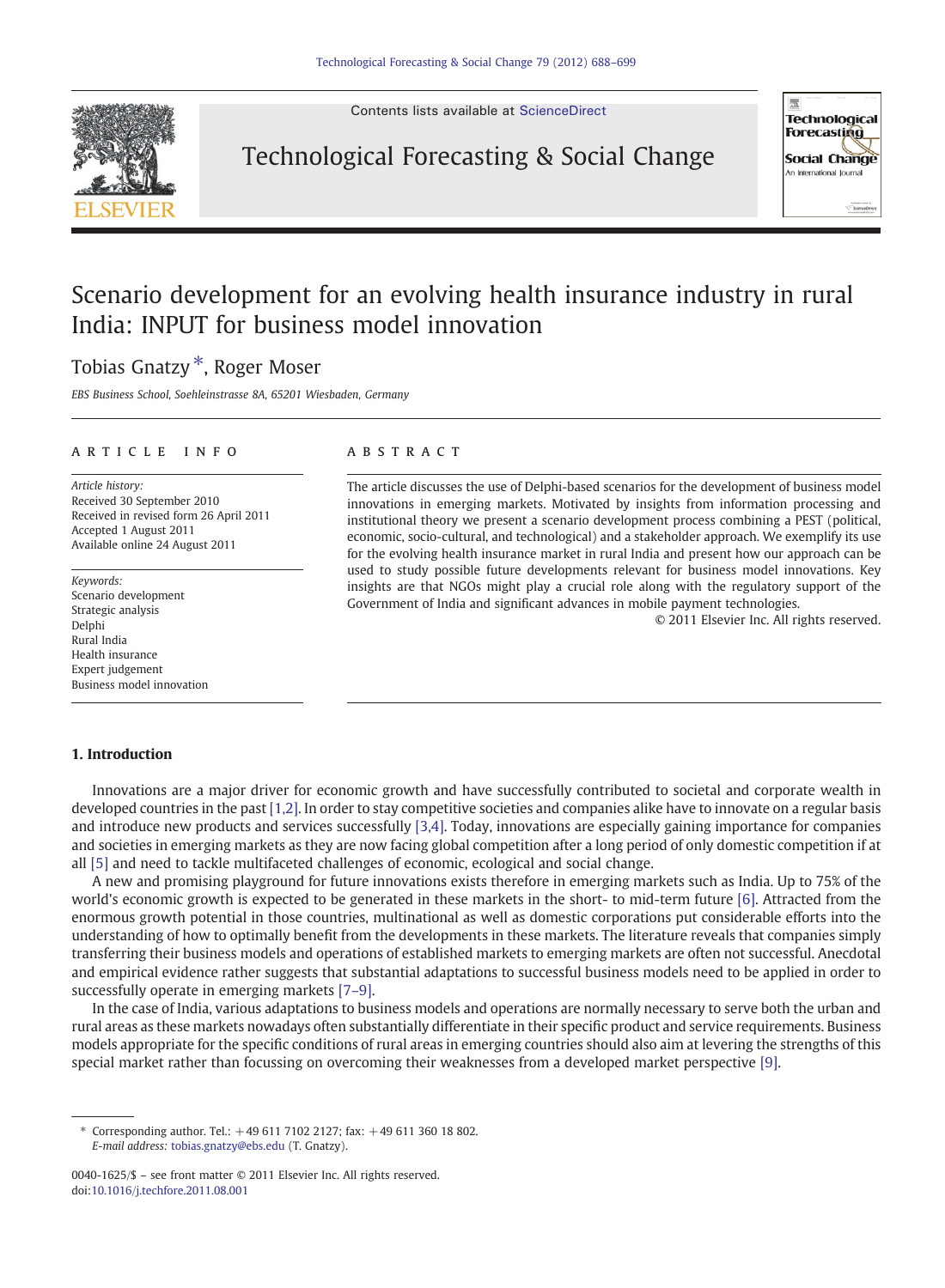An essential requirement for successful business model innovation in emerging markets seems the information gathering and processing of the current industry environment from a political, economic, social or technological perspective and the adjacent analysis of how these dimensions may evolve over time.

The challenge of collecting and processing information regarding the environment of an industry becomes even more complex when the focus is set on emerging markets such as India. This also results from the fact that emerging markets are characterised by dynamic institutional change, a lack of transparency of decision-making in many governmental and other relevant institutions, and the opaqueness of regulations [\[10\].](#page--1-0) Dynamic institutions and frequent changes in governmental regulations such as tax laws or FDI limits, business practices, competitive behaviour, or market growth boost the level of uncertainty for decision makers. Hence, it seems beneficial to think about alternative futures as emerging markets do often not develop in a linear, predictable way [\[10,11\].](#page--1-0) In such an environment, it is increasingly difficult for managers to process information and make effective decisions. It becomes even more difficult when the familiarity with a specific market environment is rather low due to geographical distance or missing cultural understanding. This phenomenon can frequently be observed in multinational companies operating in India being headquartered in Europe or the US. In such situations, the likelihood to accidentally neglect relevant factors, filter out important information, or draw misleading clues is high [\[12\].](#page--1-0) It becomes more difficult for senior executives to obtain, analyse, and verify information about the relevant environment for their industry [\[13\].](#page--1-0)

The objective of our paper is to present how future-oriented information can be generated in order to successfully develop and adapt business models for emerging markets especially in the case of evolving industries where fully developed business models do not exist yet. In the remainder of this paper we discuss how Delphi-based scenarios can be developed and used to analyse how an industry in an emerging market may evolve in the future and to understand which elements of business models might be required to get substantially adapted, radically changed or newly created in order to be successful. First, we discuss the theoretical background for future-oriented industry analyses and explain our approach based on information processing and institutional theory. We then draw on the results of a Delphi study in which we surveyed more than 35 local experts to present how scenarios for the health insurance industry in rural India might look like by 2020 and how a business model might accordingly be developed or adapted.

### 2. Literature review

Emerging markets such as India are characterised by a dynamic institutional context, a lack of transparency in the decision making process of governmental and other relevant institutions such as business associations, courts or the civil society and the opaqueness of many regulations [\[10\]](#page--1-0). Consequently, decision-makers are forced to develop a greater tolerance for errors in their strategic decision making. The alignment of their information processing demand with their information processing capacities is increasingly difficult in such environments [\[13\].](#page--1-0) As a reaction to these high levels of uncertainty, more information have to be processed [\[14\].](#page--1-0) When decision makers assume changes in the environment, they are more likely to increase environmental scanning and information collection activities [\[15\]](#page--1-0). Thereby, decision makers should not only extrapolate past experiences into the future since information from past events may miss important weak signals for changes in the future [\[16\].](#page--1-0) From this perspective, it is necessary for senior executives to broaden their information processing activities through future oriented information which can be included in their decision making process. This anticipation of future developments and potential scenarios is acknowledged in the literature to support successful business model adaptation and innovation, and allows better investments into the right resources [e.g. 17–[19\]](#page--1-0).

Many researchers have underlined the importance of conducting future-oriented analyses in fast-moving, dynamic, and unstable market environments such as India. A common statement to be found in accordant articles indicates that companies have to generate future-oriented information in order to foresee and detect important changes in their industry environment and to prepare for them [\[20\]](#page--1-0). The literature suggests different approaches to conduct such studies including Delphi panels [\[21\]](#page--1-0), scenario development [\[22,23\],](#page--1-0) stakeholder analysis [\[24\],](#page--1-0) or nominal group techniques (NGT) [\[25\].](#page--1-0) These approaches improve the information level of the respective decision makers. Prior studies confirm that effective information processing activities influence the success of innovation processes and business model adaptations [e.g. [26,27\]](#page--1-0). Ottum and Moore [\[28\]](#page--1-0) observed that the commercial success of business and innovation development is closely linked to the access to market information and the actual use of it. This access supports companies in identifying changes in their environments in the early stages and to prepare proactively for new markets [\[29,30\]](#page--1-0).

As an early example, Chakravarti et al. [\[31\]](#page--1-0) discuss the importance of technological forecasting activities in India. According to them, developing economies have to be aware of technological changes in the future and their possible consequences for the country. Foresight activities are thus necessary to analyse how to cope with resulting future challenges and to prepare for a sustainable development. The current focus of the Chinese government on technologies for electro mobility is another example. Likewise, Gonzalez [\[19\]](#page--1-0) emphasises the importance of studies for effective information processing in uncertain environments and for deriving appropriate strategies for these environments. The author argues that information about possible future environments are crucial as they significantly affect strategic planning activities. Furthermore, the author underlines the importance of Delphi studies and scenario planning for future-oriented environmental analyses but criticises the lacking connection to strategic planning. Further supporting arguments for the generation of future-oriented information are provided by Blanning and Reining [\[32\]](#page--1-0). The authors argue that in fast changing environments or in environments which might change easily, it is necessary to analyse how those possible changes can impact business. Again, by conducting future analyses and generating future-oriented information it becomes possible to more effectively prepare for potential changes minimising a company's risk exposure. Similarly, Blanning and Reining [\[33\]](#page--1-0) indicate that future-oriented information assist in uncovering future business opportunities.